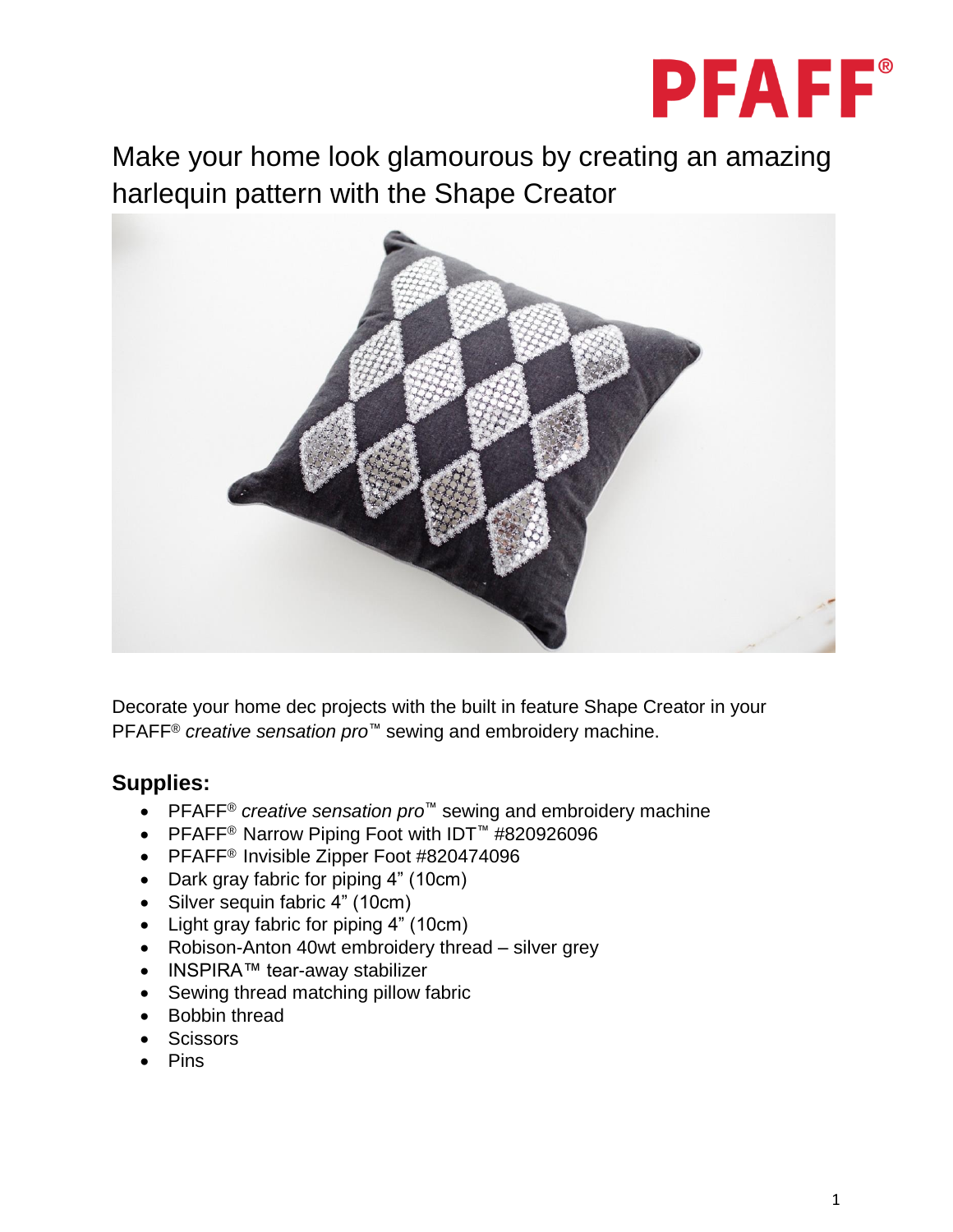

## **Cut:**

- Front piece 20  $\frac{1}{2}$ " x20  $\frac{1}{2}$ " (52x 52 cm)
- 2 Back pieces 20 ½" x10 5/8" (27x52cm)

### **Prepare:**

- Thread your machine with Robison Anton embroidery thread.
- Hoop the stabilizer in the Deluxe hoop 360x200.

#### **Decorate & Embroider:**

 Create the harlequin pattern with Shape Creator feature in your PFAFF® *creative sensation pro™* sewing and embroidery machine

| 1 | Go to embroidery mode. Choose the creative                                                                                                 |                 |
|---|--------------------------------------------------------------------------------------------------------------------------------------------|-----------------|
|   | Deluxe hoop 360x200                                                                                                                        |                 |
|   | Click on the selection menu                                                                                                                |                 |
|   | Click on stitches                                                                                                                          |                 |
|   | Choose stitch 3.3.25                                                                                                                       |                 |
|   | <b>Click on Shape Creator</b>                                                                                                              |                 |
|   | Select the square shape                                                                                                                    |                 |
|   | Click on create appliqué. This function will create<br>a straight stitch for applying applique fabric<br>underneath the decorative stitch. |                 |
|   | Select custom appliqué                                                                                                                     | Custom appliqué |
|   | Click ok                                                                                                                                   |                 |
|   | Click on rotate                                                                                                                            |                 |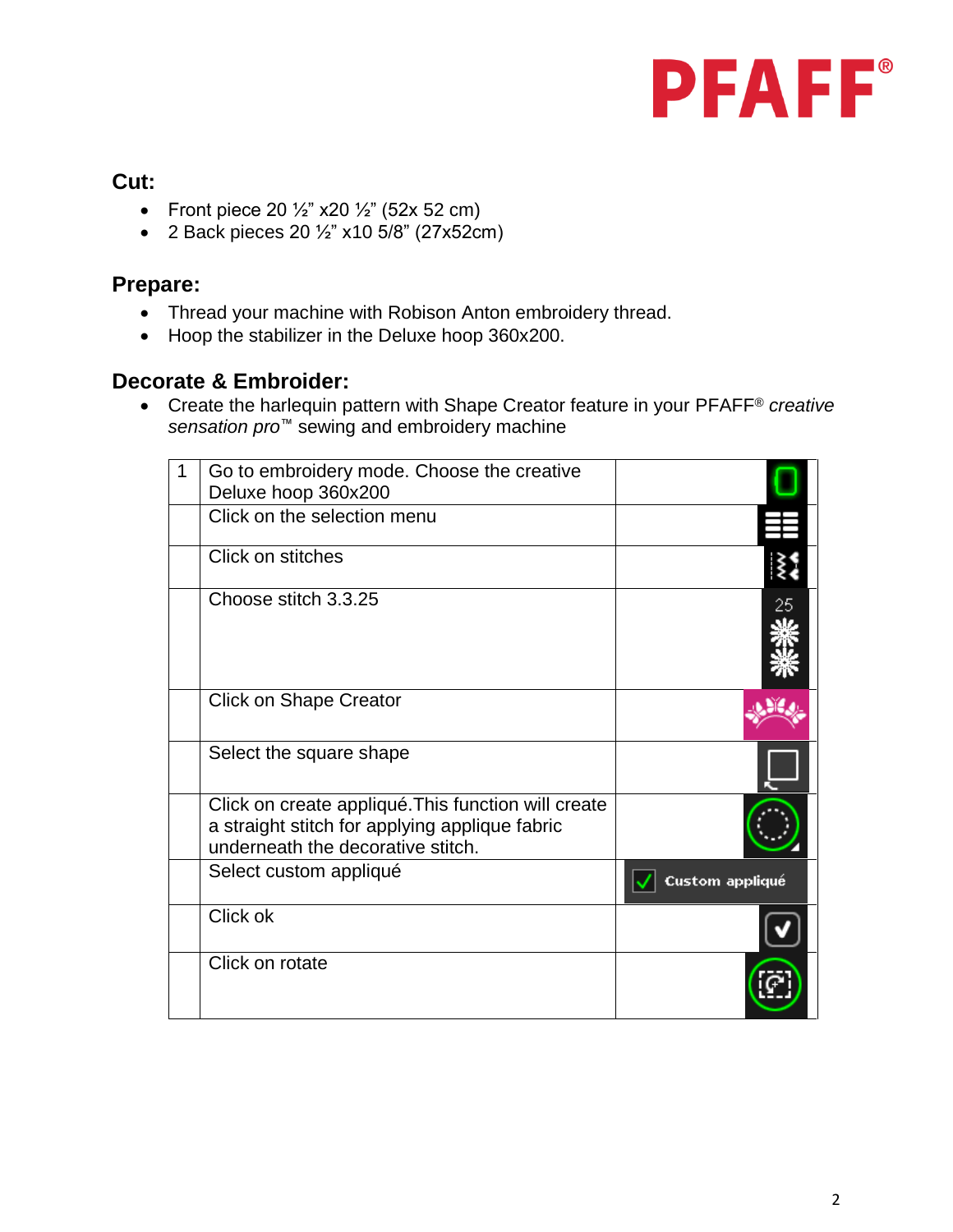

| Rotate the shape 45 degrees                                                                                                                                      | 45°       |
|------------------------------------------------------------------------------------------------------------------------------------------------------------------|-----------|
| Click on scale                                                                                                                                                   |           |
| Click on the padlock in the center of the control<br>wheel to unlock the proportions.                                                                            |           |
| Set the size to 64.0x93.0 by touching the screen<br>or using the arrows                                                                                          | 64.0x93.0 |
| Touch and hold the + mark until you get 28<br>stitches around the shape                                                                                          |           |
| Click ok                                                                                                                                                         |           |
| Click in the center of the control wheel to make<br>sure the shape is in the center                                                                              |           |
| Duplicate twice.<br>Place all shapes in a row, 0.0/0.0, 0.0/98.0,<br>$0.0/-98.0$                                                                                 |           |
| Click and hold on the multi-select to select all<br>three shapes.                                                                                                |           |
| Click on the group icon to get all three shapes<br>combines in a group.                                                                                          |           |
| Click duplicate to get a second combination                                                                                                                      |           |
| Move the first combination slightly to the left to<br>have enough space to place the combinations<br>nicely spaced next to each other. -35.0/0.0 and<br>35.0/0.0 |           |
| Click and hold on the multi-select to select both<br>combinations.                                                                                               |           |
| Click on the group icon.                                                                                                                                         |           |
| Go to the embroidery stitch-out to embroider the<br>design.                                                                                                      |           |